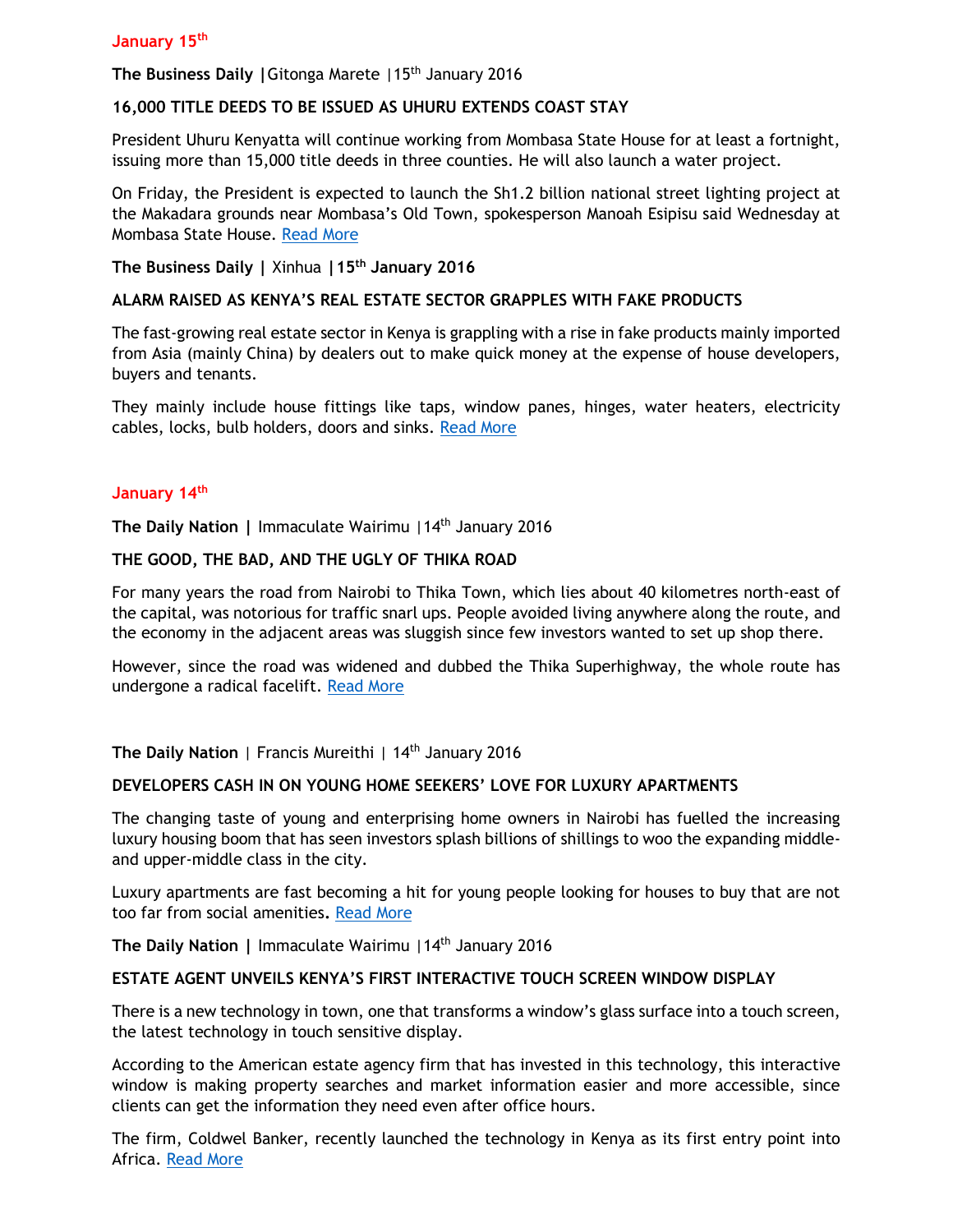**The Daily Nation |** Elizabeth Merab |14th January 2016

# **SO MANY FLOORS TO CHOOSE FROM!**

There is no doubt, the middle class loves the good life, and many in this bracket are willing to pay whatever it takes to surround themselves with beautiful things.

One of the things this class has heavily invested in are homes, stylish homes. The constantly evolving factor in the real estate sector is finishing. For instance, gone is the era when homeowners were satisfied with a concrete red oxide floor. [Read More](http://www.nation.co.ke/lifestyle/DN2/So-many-floors-to-choose-from/-/957860/3032562/-/8tv9vrz/-/index.html)

**The Daily Nation |** Dennis Lubanga | 14th January 2016

## **WIDOWS ACCUSE CHIEF OF STRIKING OFF NAMES FROM LAND COMPENSATION LIST**

Three widows, currently living in deplorable conditions in Nandi County, are seeking justice after their names were struck off a land compensation list.

The women were left out of an exercise in which the government last year started compensating members of the Ogiek community evicted from Serengonik Forest.

The trio claim the area chief colluded with provincial administrators to remove them from the list. [Read More](http://www.nation.co.ke/counties/Widows-accuse-chief-of-denying-them-land-compensation/-/1107872/3032644/-/51w8ty/-/index.html)

**The Standard |** Peter Muiruri |14th January 2016

## **IS THE REAL ESTATE MARKET IN KENYA IN FOR A STORM IN 2016?**

According to Mucai Kunyiha, a developer with Mashiara Park Limited, the real estate industry in Kenya has generally shown resilience for a long period, absorbing a number of tremors that have come its way in recent times. "True, we expect a lot of political noise this year as we approach the General-Election next year. As we head deeper into that period, there may be a slowdown in mortgage uptake. However, real estate thrives on its long-term nature as shown by its weathering the numerous storms in the past," he says. However, despite the positive outlook by local industry players, economic downturns in America and China  $-$  the two leading world economies  $-$  could throw a spanner in the works**.** [Read More](file:///F:/media%20weekly%20review%20report/Read%20more%20at:%20http:/www.standardmedia.co.ke/lifestyle/article/2000188036/is-the-real-estate-market-in-kenya-in-for-a-storm-in-2016)

**The Standard |** Mkala Mwaghesha | 14th January 2016

# **EXPERTS: WHY UHURU'S WAITIKI LAND DEAL IS A BAD PRECEDENT**

"As much as Waitiki land case is a unique one, it might set a bad precedence across the country as people might start invading private land in the hope that it would eventually be sold to them," said Ibrahim Mwathane, the chairman of the Land Development and Governance Institute (LDGI), a land think-tank. Mwathane asked both county and central governments to firmly deal with such cases and discourage invasion of private land by squatters. Alex Muema of Ndatani Enterprises concurred: "People might start invading farms knowing that the government will buy them to settle squatters. [Read More](file:///F:/media%20weekly%20review%20report/Read%20more%20at:%20http:/www.standardmedia.co.ke/lifestyle/article/2000188042/experts-why-uhuru-s-waitiki-land-deal-is-a-bad-precedent)

The Standard | Francis Ayieko | 14<sup>th</sup> January 2016

# **POLITICS AND REAL ESTATE IN KENYA**

Of the last few years, I have heard the refrain "you can't go wrong with real estate" more times than I can count. This expression comes up almost always whenever people talk about investment ideas. And if you go to a property consultant for advice, they are likely to explain it with another widely used industry maxim: Real estate is a hedge against inflation. This expression means that real estate is one of the few asset classes whose value never goes down when inflation hits. Usually, as inflation goes up, housing values and rents go up. Because of that, real estate is considered one of the best ways to hedge an investment portfolio against inflation. Locally, we have seen construction activity go on even during hard economic times. [Read more](file:///F:/media%20weekly%20review%20report/Read%20more%20at:%20http:/www.standardmedia.co.ke/lifestyle/article/2000188032/politics-and-real-estate-in-kenya)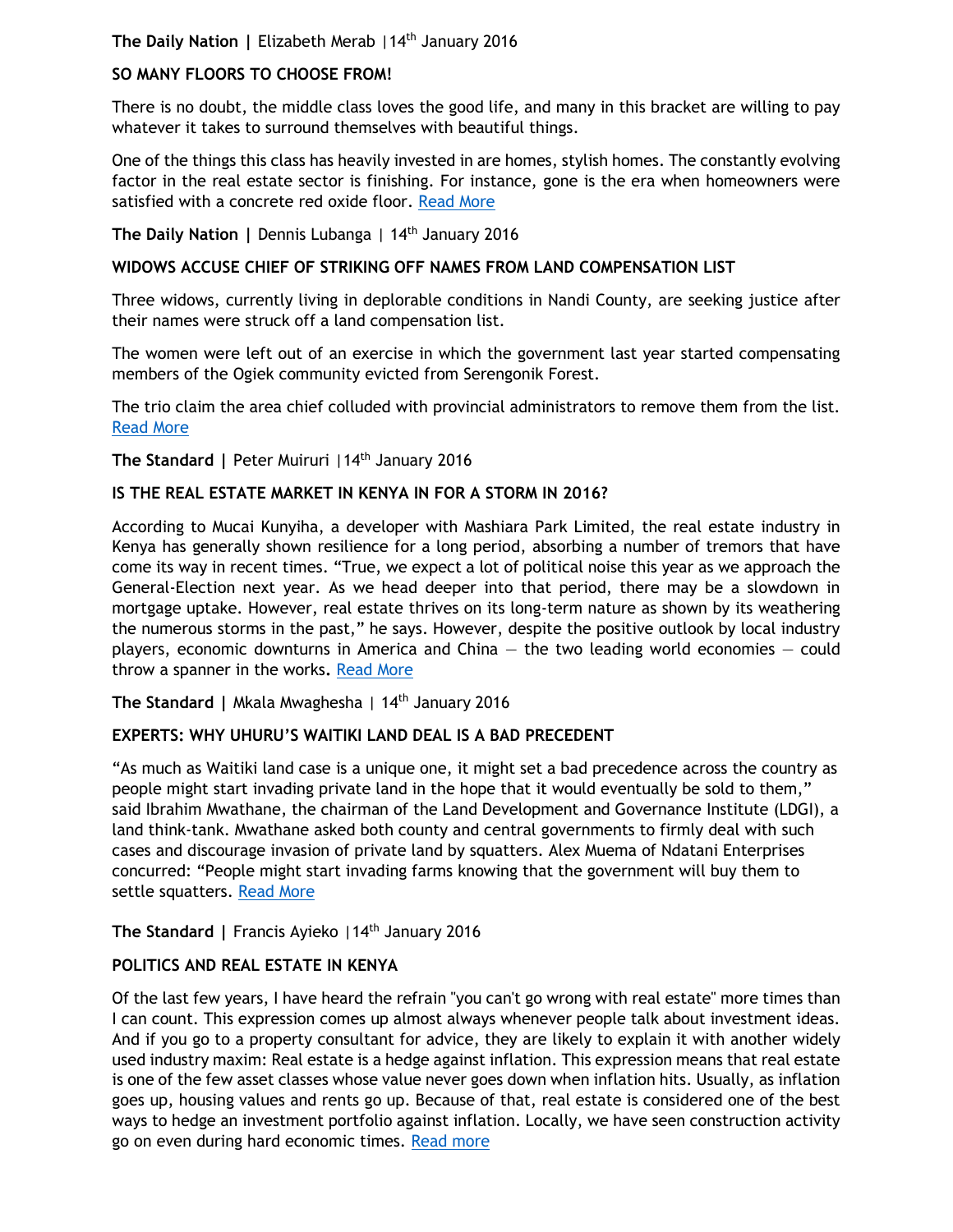### **January 13th**

The Star | Martin Mwita | 13<sup>th</sup> January 2016

### **WESTLANDS HAS BEST RATES FOR PROPERTY INVESTORS**

Westlands has the highest real estate returns in Nairobi while Kasarani has the lowest, a new report indicates.

The Cytonn Investments' Business and Market Outlook report launched on Monday projects the country's real estate sector will grow at a robust pace this year driven by the growing middle class' desire to own homes. Real estate will be the best investment for those seeking high returns, the investment management firm said.

Return on real estate investment is higher in Westlands at 7.2 per cent according to the report, which covers 10 key residential areas.

A three-bedroom apartment in this area rakes Sh150,000 in monthly with a sale price of Sh25 million. [Read More](http://www.the-star.co.ke/news/2016/01/13/westlands-has-best-rates-for-property-investors_c1274108)

**The Star |** Kirimi Murithi | 13th January 2016

## **KAIMENYI ASKED TO DEPLOY MORE LAND REGISTRARS IN MERU COUNTY**

Meru Governor Peter Munya and Tigania West MP David Kariithi have urged Lands Cabinet Secretary Jacob Kaimenyi to appoint more land registrars. Munya said there are many land problems, especially in Nyambene, where there is only one registrar. He said the registrar is tasked with more work than he can handle.

Munya and Kariithi were speaking at Mugae in Tigania West during the commissioning of a land demarcation programme on Monday.

The governor said President Uhuru Kenyatta seemed to know the land problems affecting the Meru people when he appointed Kaimenyi to the docket. [Read More](http://www.the-star.co.ke/news/2016/01/13/kaimenyi-asked-to-deploy-more-land-registrars-in-meru-county_c1274677)

The Star | Lola Okulo | 13<sup>th</sup> January 2016

### **INSURERS TO BENEFIT FROM GROWTH OF CONSTRUCTION SECTOR**

EXPANSION of the construction sector in Kenya will uplift the insurance industry which is expected to benefit from higher demand for property insurance.

This is according to a report by a global online data analysis and advisory services firm Timetric.

The UK-based company said the high number of construction projects in the pipeline or ongoing will provide growth opportunities for property insurers.

"Construction output in Kenya rose from Sh289 billion in 2010 to Sh687.5 billion in 2014, supporting the growth of property insurance," the firm says in a summary of the report.

"The category is expected to grow its value to Sh48 billion (US\$464.8 million) in 2019, mainly driven by government investments to develop the Lamu Port and South Sudan-Ethiopia transport corridor, the Mombasa–Nairobi Standard Gauge Rail network and the construction of a 2,000-kilometre road." [Read More](http://www.the-star.co.ke/news/2016/01/13/insurers-to-benefit-from-growth-of-construction-sector_c1274657)